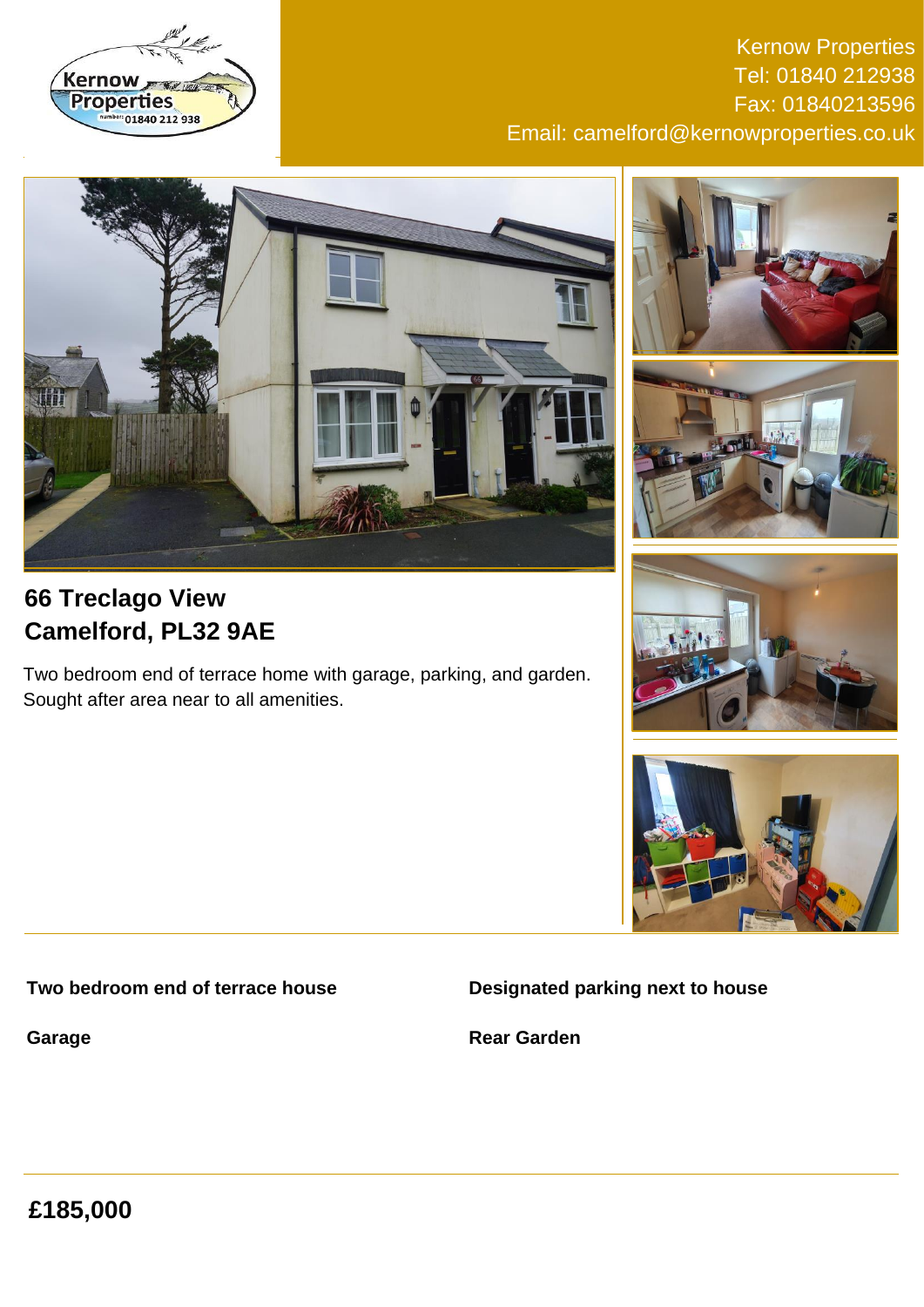## **66 Treclago View Camelford, PL32 9AE £185,000**

### **Description**

Two bedroom, end of terrace home located in the popular development of Treclago View in Camelford. Treclago is located within walking distance to all amenities including schools, sports centre, doctors surgery, shops, pubs, and petrol station. This property has parking right next to the house and a garage.

### **Lounge** *14' 1'' x 9' 3'' (4.30m x 2.81m)*

Large window to the front aspect. Doors leading to the front hall and to the kitchen. Electric wall heaters.

### **Kitchen** *12' 8'' x 10' 0'' (3.85m x 3.06m)*

Good size kitchen for the size of property and well equipped. Wall and base units with roll top work surfaces. Built-in electric oven with 4 ring hob above and extractor hood over. Stainless steel, one and a half bowl sink with mixer tap. Large under stairs cupboard. Room for washing machine and fridge freezer. Wall heater. Window looks out onto the rear garden and glazed door gives access to the rear garden. The kitchen is big enough to accommodate a small breakfast table.

#### **Front Hall**

Small space with door to the lounge, composite security front door, stairs to the upper floor. Consumer unit to the upper wall.

#### **Bedroom 1** *9' 2'' x 12' 7'' (2.8m x 3.84m)*

Good size room. Window looking out over the rear garden. Wall heater

## **Master bedroom** *12' 1'' x 12' 7'' (3.69m x 3.83m)*

Window to the front aspect. Above stairs storage cupboard. Wall heater.

### **Family Bathroom** *6' 2'' x 6' 2'' (1.87m x 1.88m)*

Panelled bath with mixer shower over. Pedestal wash hand basin, low level WC. Extractor fan.

### **Outside**

To the rear is a garden which is bordered by high fencing and high gate giving access to the designated parking. The garden is laid to lawn and is an unusual shape as it tapers to a point at the far end. The garage is located under an adjacent couch house and is a standard single garage with a metal up and over door.

### MONEY LAUNDERING REGULATIONS 2003

intending purchasers will be asked to produce identification and proof of financial status when an offer is received. We would ask for your co-operation in order that there will be no delay in agreeing the sale.